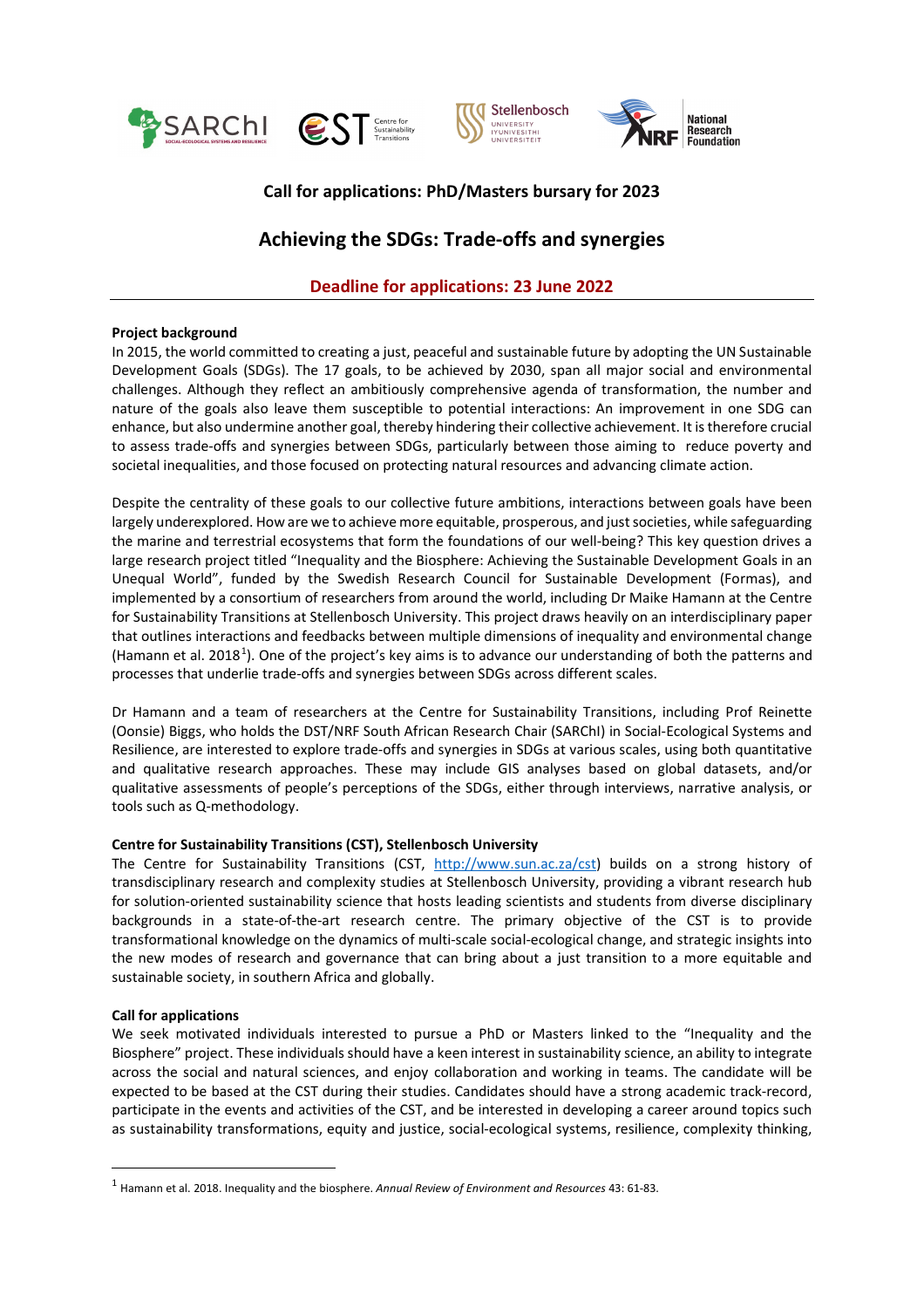as well as biodiversity and human well-being indicators. A variety of potential topics could be pursued, relating to one or more of the following:

- Identifying and collecting relevant data on a range of sustainability and well-being indicators for Africa and the world
- Analyzing quantitative patters of prosperity, equity, and ecological integrity at different scales (e.g. local, national, regional)
- Investigating the existence of trade-offs or synergies between different goals based on spatial analyses and/or other kinds of pattern analyses
- Assessing expert perceptions on key trade-offs and synergies and the processes that underlie them, as well as ways to minimize trade-offs and enhance synergies
- Using futures methods to explore more sustainable and just social-ecological pathways towards achieving the SDGs, highlighting potential mechanisms that reduce trade-offs and enhance synergies between goals.

The study will be grounded in the African context, and links to a number of ongoing projects at the CST (e.g. the Global Resilience Partnership's Southern African Resilience Academy). Supervisors will include Dr Hamann, Prof Biggs, and one or more CST researchers, depending on the specific focal areas of the project. Studies will generally be registered within the CST's PhD or MPhil in Sustainable Development in the Faculty of Economic and Management Sciences, but other options can be considered.

# **Funding**

Bursaries will be funded from the DST/NRF SARChI chair held by Prof Biggs. The NRF minimum academic requirement for PhD funding is 65% average for the preceding Masters degree. Applicants for doctoral funding must be 32 years of age or younger in the year of application. The NRF minimum academic requirement for firsttime master's funding is a minimum average of 65% for all subjects at the honours level OR a minimum average of 65% for all subjects of a postgraduate diploma OR a minimum average of 65% for all final year subjects of a four-year degree. Applicants for master's funding must be 30 years of age or younger in the year of application.

Successful applicants will be funded either at Full Cost Study (FCS) or Partial Cost of Study (PCS). The FCS funding will be awarded to South African citizens and permanent residents only, who are either financially needy (i.e., those whose combined household family income is less or equal to R350 000 per annum), living with a disability, or exceptional academic achievers. PCS funding will be awarded to 5% of international students including South African citizens and permanent residents who could not be funded under FCS but meet other minimum requirements for the NRF scholarship funding criteria.

Subject to availability of funds, CST aims to top-up NRF funding for living costs for PhD students to R 138,000 pa (R 11,500 per month), and for Masters students to R 120,000 pa (R 10,000 per month) for full-time studies. Tuition and reasonable running and travel expenses will also be covered where possible. Successful completion and defense of a research proposal within the first year will be a pre-requisite for continuing with a PhD.

#### **Requirements**

Potential PhD candidates should have completed a Masters degree or equivalent. Potential students applying for a Masters degree should have completed an Honours or four-year undergraduate degree or equivalent to be eligible. In either case, prior experience with GIS and/or working with large datasets is a distinct advantage, as is familiarity with statistical analysis and programs such as R. Alternatively, strong qualitative skills will be considered advantageous. All candidates should show evidence of excellent scholarly performance. Based on the National Research Foundation's funding guidelines, strong preference will be given to South African nationals and under-represented groups.

# **To apply**

Applications will follow a 2-step process:

#### *Step 1. Apply to CST*

All interested candidates should first apply to the CST by emailing the following documents to [cstenquiries@sun.ac.za](mailto:cstenquiries@sun.ac.za) by **23 June 2022** with the subject line "**PhD/Masters application: SDG trade-offs and synergies**":